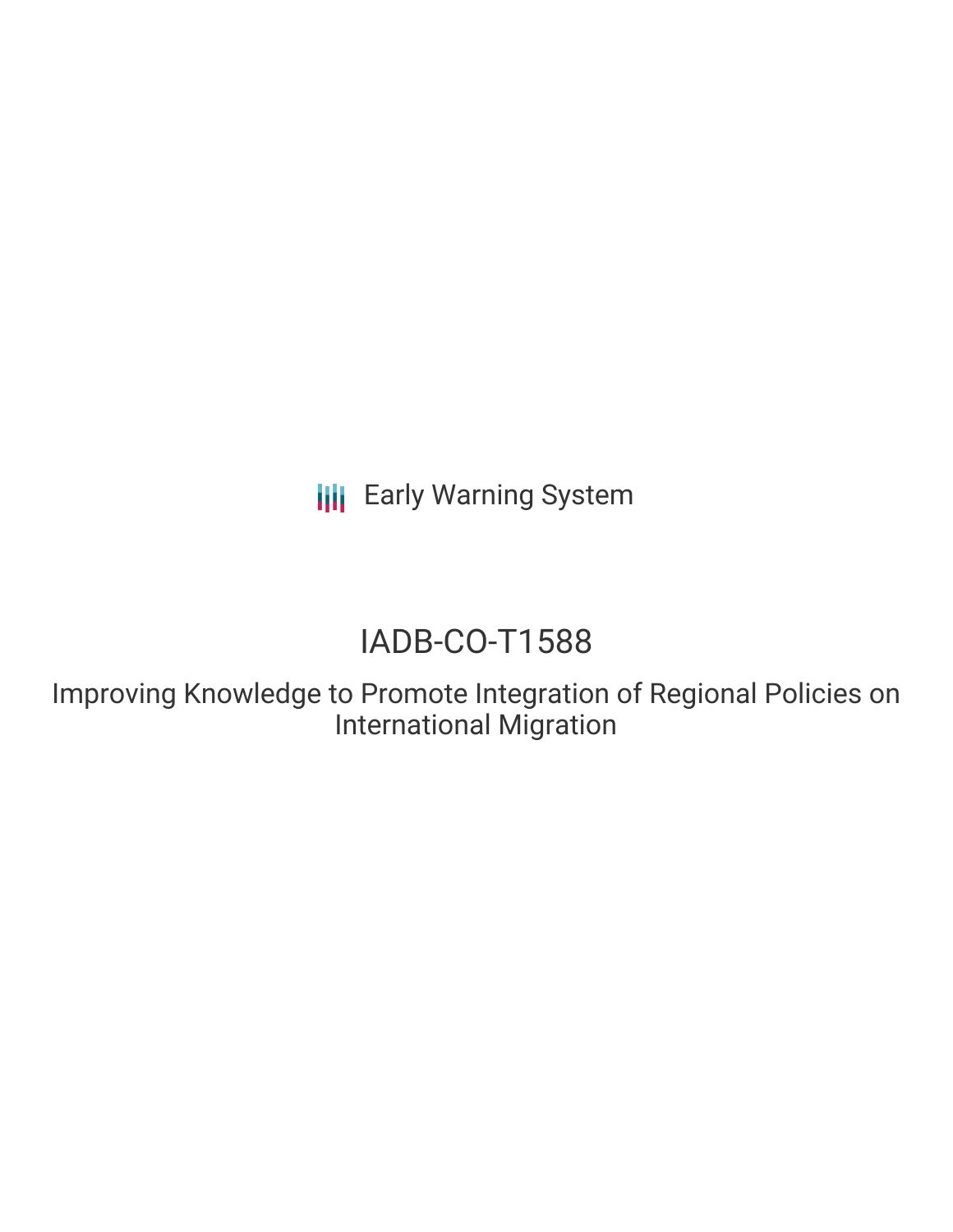

#### **Quick Facts**

| Colombia                                  |
|-------------------------------------------|
| Inter-American Development Bank (IADB)    |
| Approved                                  |
| С                                         |
| Government of Colombia                    |
| Law and Government, Technical Cooperation |
| Grant                                     |
| $$0.24$ million                           |
|                                           |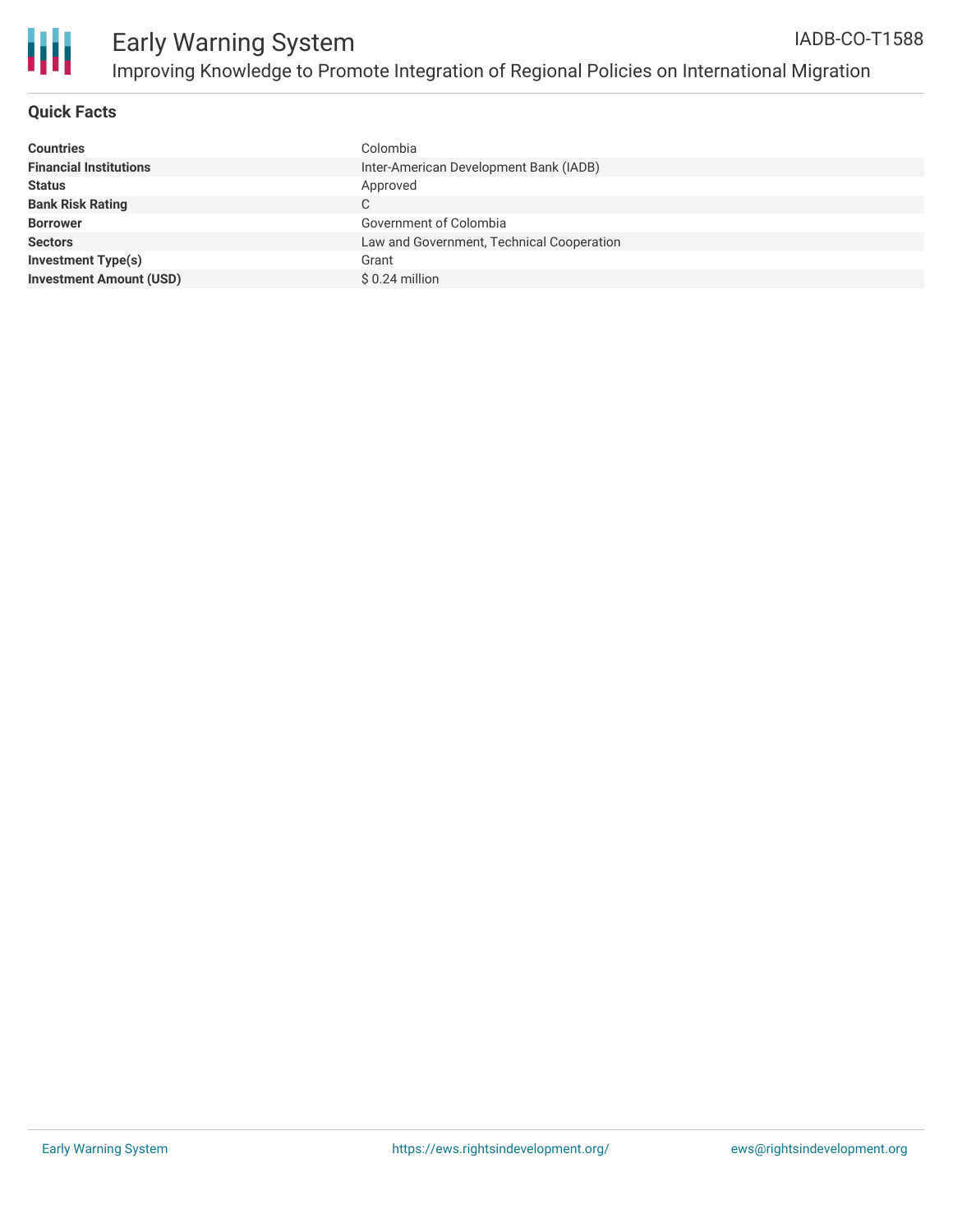

## **Project Description**

The objective of this technical cooperation is to facilitate access to high quality and age appropriate educational content including COVID-19 prevention materials to migrant young children and caregivers in border cities.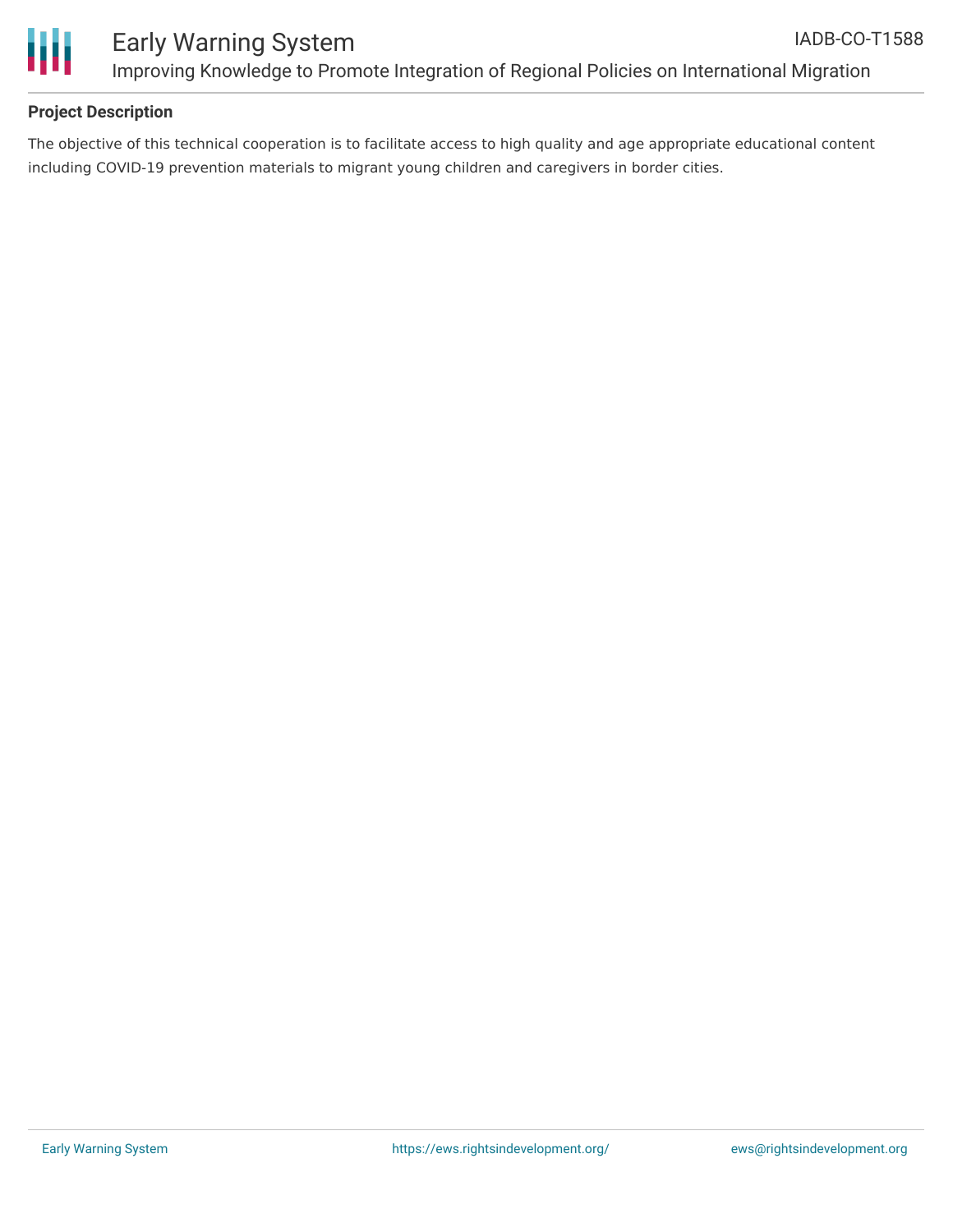

#### **Investment Description**

• Inter-American Development Bank (IADB)